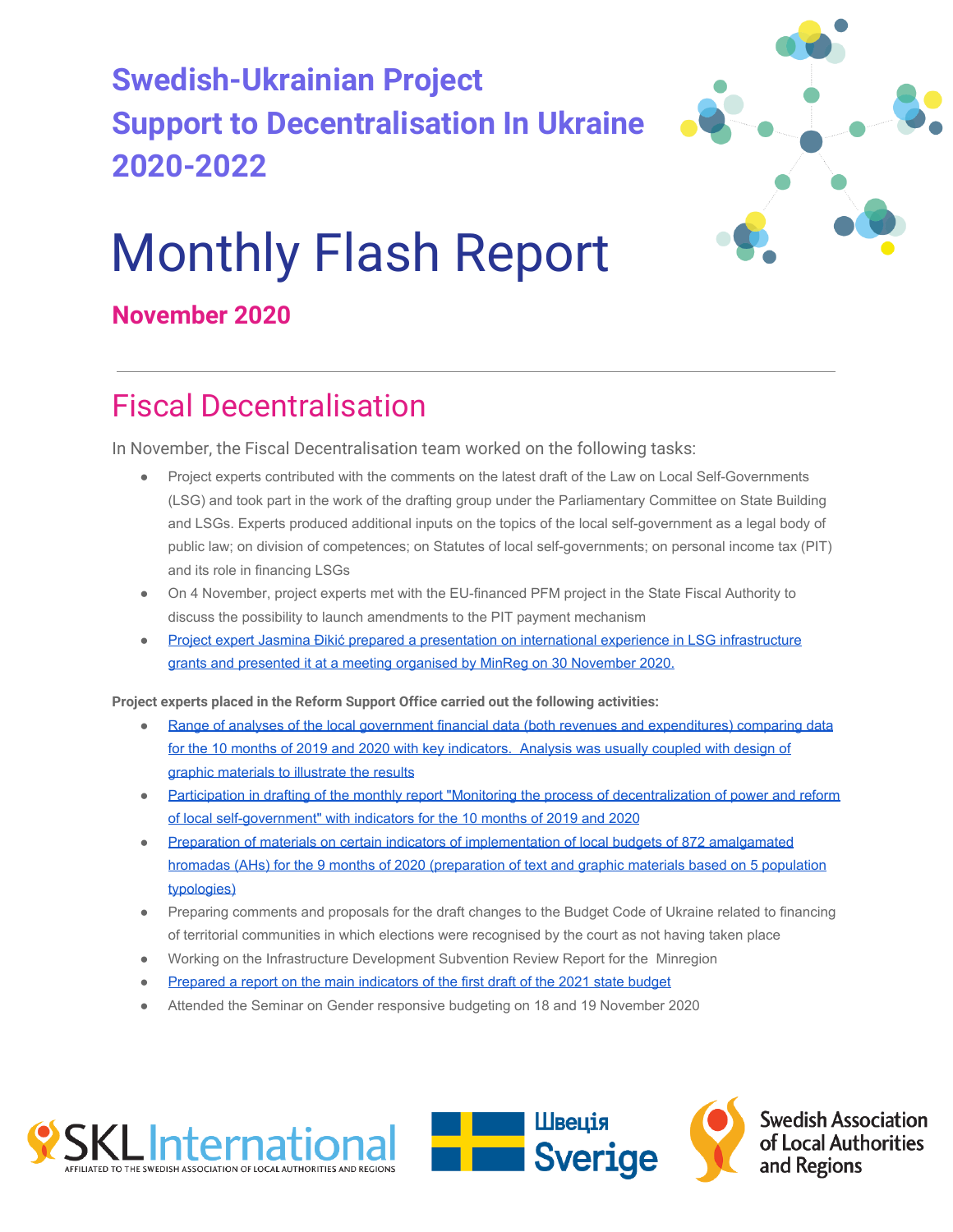- Provision of ongoing support to Minregion with analyses, opinions, reports, participation in working groups and drafting materials for meetings of high level officials
- Participation in the preparation of expert opinions on a range of draft laws (usually proposals submitted by individual parliament members) at the request of the Ministry of Regional Development

### Decentralisation of Education

**During November 2020, the work of the education decentralisation team focused on:**

- Guidance, support and coaching for Ministry of Education and Science (MES) staff responsible for the education mechanism on:
	- Finalisation of the 2021 version of the MS Excel based subvention allocation tool (Simulator) (for the second reading of the State Budget by the Parliament)
	- Finalisation of the practical (macro-based) verification tool enabling each school founder to check all essential parameters and statistical data influencing allocation of Education Subvention
	- Finalisation of updates to the Decree of the Cabinet of Ministers No. 1088 dated 27.12.2017 "On the approval of the formula of distribution of the educational subvention between local budgets"
- Continuation of analytical support to MES in design of the structure, composition and approaches to the reform of pedagogical staff salaries:
	- Finalisation of the publication on case studies on teacher salary reforms in Poland, Estonia and Lithuania
- Support to MES and the Institute of Education Analytics regarding the development and implementation of additional statistical collection modules - Individual Teacher Data, Individual Student Data
- Internal training for project teams and AATC colleagues on the topic of teacher salaries
- SN [Budget Process to Determine Allocation of Education Subvention](http://sklinternational.org.ua/wp-content/uploads/2020/12/SN-119-budget-process.pdf)

### Support to Parliamentary Committees

- At the request of the Verkhovna Rada Committee on State Building, Regional Policy and Local Self-Government the Project prepared the following case-study:
	- [The Role of the Local Government Associations in Poland and Sweden](http://sklinternational.org.ua/wp-content/uploads/2020/12/Article-on-LGAs-final.pdf)

### Support to the Association of Amalgamated Territorial Communities (AATC)

- [The Forum of New Local Self-Government](https://hromady.org/%d1%84%d0%be%d1%80%d1%83%d0%bc-%d0%bd%d0%be%d0%b2%d0%be%d0%b3%d0%be-%d0%bc%d1%96%d1%81%d1%86%d0%b5%d0%b2%d0%be%d0%b3%d0%be-%d1%81%d0%b0%d0%bc%d0%be%d0%b2%d1%80%d1%8f%d0%b4%d1%83%d0%b2%d0%b0%d0%bd-2/) was held online on 26 November. 700 participants were gathered.
- [The Land Forum "Transfer of Lands to ATC"](https://hromady.org/%d1%81%d0%b8%d0%bd%d0%b5%d1%80%d0%b3%d1%96%d1%8f-%d1%82%d0%b0-%d0%bf%d0%b0%d1%80%d1%82%d0%bd%d0%b5%d1%80%d1%81%d1%82%d0%b2%d0%be-%d0%b3%d1%80%d0%be%d0%bc%d0%b0%d0%b4-%d0%b0%d1%81%d0%be%d1%86%d1%96/) was held online on 12 November. 800 participants participated. The AATC [signed a cooperation agreement](https://hromady.org/%d1%81%d0%b8%d0%bd%d0%b5%d1%80%d0%b3%d1%96%d1%8f-%d1%82%d0%b0-%d0%bf%d0%b0%d1%80%d1%82%d0%bd%d0%b5%d1%80%d1%81%d1%82%d0%b2%d0%be-%d0%b3%d1%80%d0%be%d0%bc%d0%b0%d0%b4-%d0%b0%d1%81%d0%be%d1%86%d1%96/) with the State Service of Ukraine for Geodesy, Cartography and Cadastre.
- Strategic support of the Association:





**Swedish Association** of Local Authorities and Regions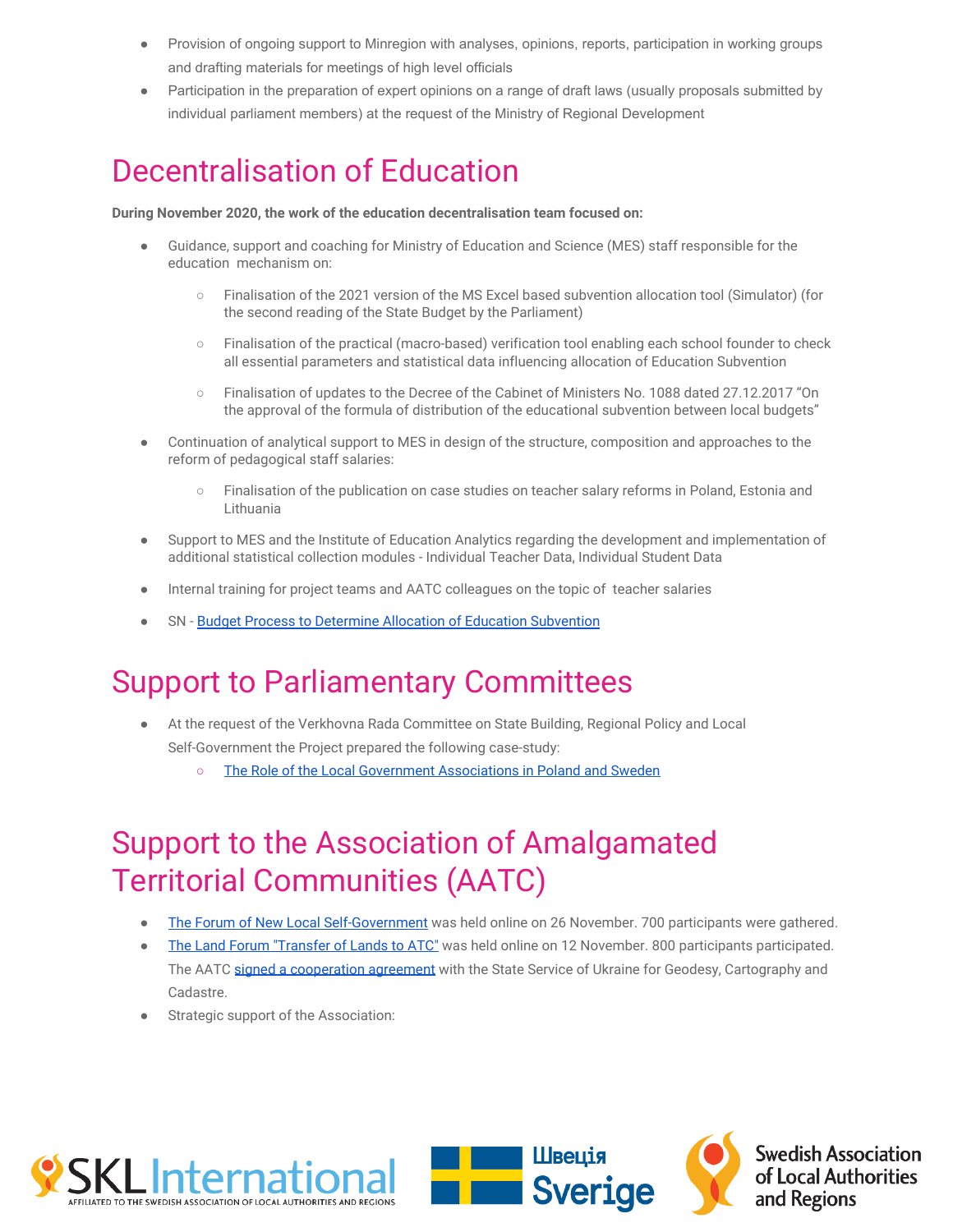- On 10 November, project experts participated in the [meeting](https://hromady.org/%d0%bc%d0%b8-%d0%bf%d1%80%d0%be%d0%b2%d0%be%d0%b4%d0%b8%d0%bc%d0%be-%d0%b7%d0%b0%d1%85%d0%be%d0%b4%d0%b8-%d0%bd%d0%b5-%d0%bb%d0%b8%d1%88%d0%b5-%d0%b4%d0%bb%d1%8f-%d1%87%d0%bb%d0%b5%d0%bd%d1%96%d0%b2/) of the AATC Board and the executive staff
- The project continues to support the regional activities of the AATC. Meetings of Cherkasy, Odesa, Kyiv, Khmelnytsky, Zaporizhia regional branches of the Association were held.

●

#### **The Project's support to the work of the legal and budget and finances platforms of the Association:**

- In the framework of the Association's Legal platform:
	- Presentation of the AATC at the meetings of the working groups on the development of a new version of the Law of Ukraine "On Local Self-Government in Ukraine", on administrative-territorial reform and legislative support of decentralization.
	- Organisation and moderation of the webinar ["Activities of local governments after local elections"](https://hromady.org/%d1%83%d1%81%d0%bf%d1%96%d1%88%d0%bd%d1%96-%d1%80%d0%b0%d0%b7%d0%be%d0%bc-%d0%b0%d1%81%d0%be%d1%86%d1%96%d0%b0%d1%86%d1%96%d1%8f-%d0%be%d1%82%d0%b3-%d0%b4%d0%be%d0%bf%d0%be%d0%bc%d0%b0%d0%b3%d0%b0/) [on the basis of the sectoral platform "Legislation for ATC](https://hromady.org/%d1%83%d1%81%d0%bf%d1%96%d1%88%d0%bd%d1%96-%d1%80%d0%b0%d0%b7%d0%be%d0%bc-%d0%b0%d1%81%d0%be%d1%86%d1%96%d0%b0%d1%86%d1%96%d1%8f-%d0%be%d1%82%d0%b3-%d0%b4%d0%be%d0%bf%d0%be%d0%bc%d0%b0%d0%b3%d0%b0/)", 5 November
	- Organisation and moderation of the webinar ["Legal support of newly created communities"](https://hromady.org/%d0%b2%d0%b5%d0%b1%d1%96%d0%bd%d0%b0%d1%80-%d0%b2-%d0%be%d1%87%d1%96%d0%ba%d1%83%d0%b2%d0%b0%d0%bd%d0%bd%d1%96-3651-%d0%b4/) on the basis of the sectoral platform "Legislation for ATC", 27 November
	- Providing continuous consultations for members of the AATC on legal and organisational issues related to the start of work of newly created local self-governments
- Within the framework of the Association's platform "Local budgets and finances":
	- Formation of [the position of the AATC](https://hromady.org/%d0%b0%d1%81%d0%be%d1%86%d1%96%d0%b0%d1%86%d1%96%d1%8f-%d0%be%d1%82%d0%b3-%d0%bd%d0%b0%d0%bf%d0%be%d0%bb%d1%8f%d0%b3%d0%b0%d1%94-%d0%bd%d0%b0-%d0%b7%d0%b1%d0%b5%d1%80%d0%b5%d0%b6%d0%b5%d0%bd%d0%bd-4/) on safeguarding member interests in the 2021 State Budget of Ukraine for 2021; in particular regarding securing of development expenditures, the need to increase other intergovernmental transfers, including subsidies from the state budget for education and health care, maintaining the excise tax on fuel produced in Ukraine and fuel imported into the customs territory of Ukraine as a revenue of LSGs, other issues relevant to local self-government.
	- Preparation o[f the position of the AATC](https://hromady.org/%d0%b0%d1%81%d0%be%d1%86%d1%96%d0%b0%d1%86%d1%96%d1%8f-%d0%be%d1%82%d0%b3-%d0%bd%d0%b0%d0%bf%d0%be%d0%bb%d1%8f%d0%b3%d0%b0%d1%94-%d0%bd%d0%b0-%d0%b7%d0%b1%d0%b5%d1%80%d0%b5%d0%b6%d0%b5%d0%bd%d0%bd-3/) on the safeguarding of the infrastructure subvention at the stage of finalisation of the State Budget of Ukraine for the second reading, bringing it to the notice of relevant state bodies.
	- Developmentand publishing of guidance and information materials for heads of territorial communities and heads of local financial bodies "Budget quide for officials of territorial [communities"](https://hromady.org/%d0%b0%d1%81%d0%be%d1%86%d1%96%d0%b0%d1%86%d1%96%d1%8f-%d0%be%d1%82%d0%b3-%d0%bf%d1%80%d0%b5%d0%b7%d0%b5%d0%bd%d1%82%d1%83%d1%94-%d0%ba%d0%be%d0%bc%d0%bf%d0%bb%d0%b5%d0%ba%d1%81%d0%bd%d0%b8%d0%b9/)
	- o Preparation of [the material](https://hromady.org/17056-2/) on the budget process in territorial communities
	- Preparation and moderation of the webinar ["Budget process in the newly formed territorial](http://./) [communities"](http://./) on the basis of the sectoral platform "Local budgets and finances", 16 November
	- Developmentand publication of guidance and information materials for heads of territorial communities and heads of local financial bodies on the topic: ["Key aspects of the budget process](https://hromady.org/17056-2/) [of 2021 in territorial communities"](https://hromady.org/17056-2/)

#### **Analytical work:**

- Organisation, conducting, analysis of results and preparation of visualisation of surveys: **[on the educational](https://hromady.org/wp-content/uploads/2020/12/%D0%BE%D1%81%D0%B2%D1%96%D1%82%D0%BD%D1%8F-%D1%81%D1%83%D0%B1%D0%B2%D0%B5%D0%BD%D1%86%D1%96%D1%8F.pdf)** [subvention,](https://hromady.org/wp-content/uploads/2020/12/%D0%BE%D1%81%D0%B2%D1%96%D1%82%D0%BD%D1%8F-%D1%81%D1%83%D0%B1%D0%B2%D0%B5%D0%BD%D1%86%D1%96%D1%8F.pdf) on the "Problems of land use in ATC: relevance of tasks".
- Participation in the organisation of a survey of the Center for Good Governance Expertise of the Council of Europe on the development of a collection of tools, examples and best practices of remote work in public authorities of Council of Europe member states
- Processing of the data and analytical materials related to 2020 local elections and analysis of the results of the 2020 local elections with a view to ensuring gender equality in the electoral process





**Swedish Association** of Local Authorities and Regions